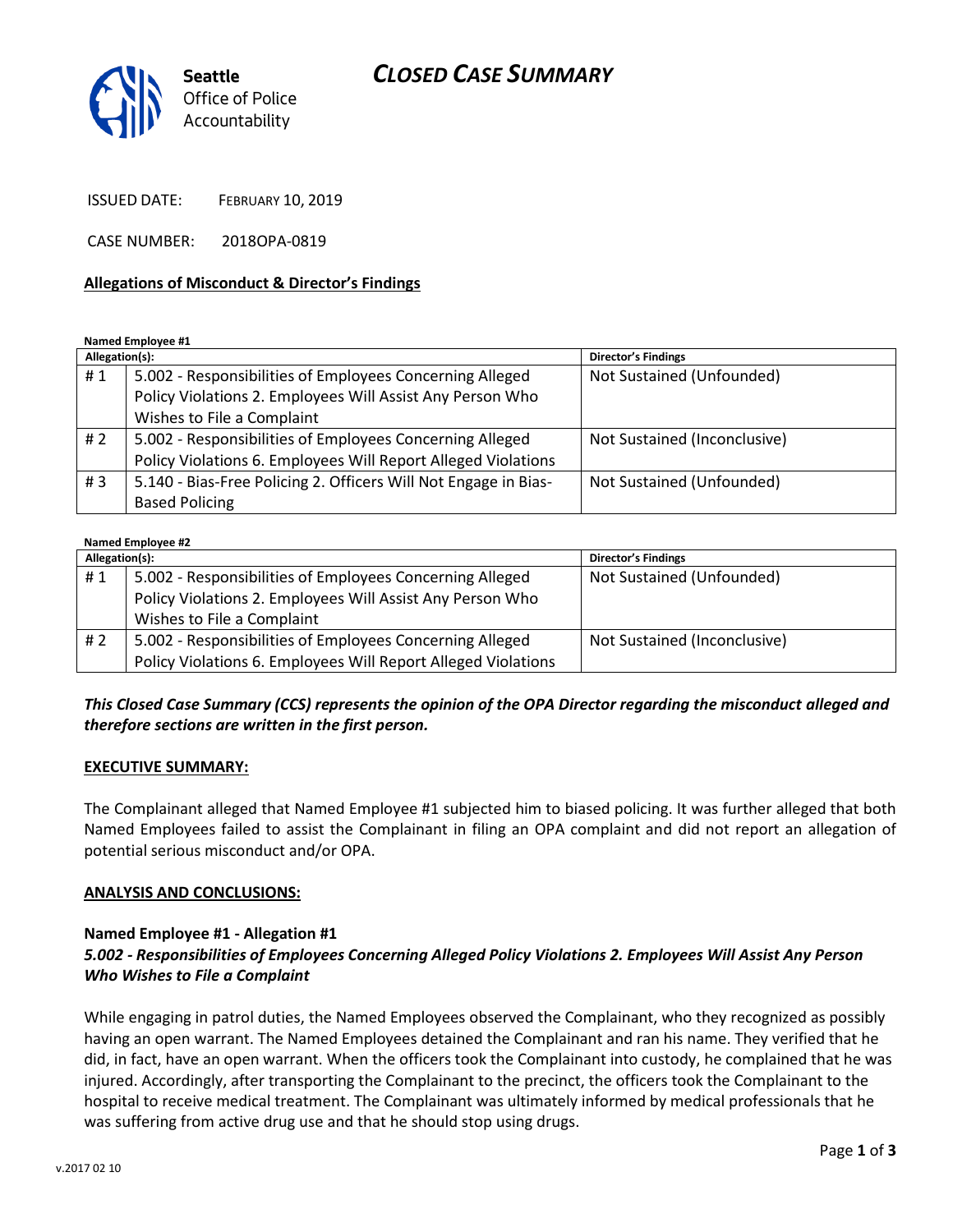# *CLOSE CASE SUMMARY*



OPA CASE NUMBER: 2018OPA-0819

While at the hospital. The Complainant alleged that Named Employee #1 (NE#1) wanted to call him a racial slur. NE#1 denied that this was the case, but informed his supervisor that an allegation of bias had been made against him. The Body Worn Video (BWV) further established that, at around that same time, the Complainant also stated that he had been "assaulted" by the Named Employees. Neither Named Employee appeared to hear this statement and neither responded to the Complainant.

A supervisor came to the scene and the officers screened the incident with him. Neither of the Named Employees disclosed the Complainant's allegation that he had been assaulted.

SPD Policy 5.002-POL-2 requires that Department employees assist any person who wishes to file a Complainant. While the Complainant indisputably made allegations of misconduct, he never requested that either of the officers file an OPA complaint on his behalf. Moreover, NE#1 did notify a supervisor of the complaint of bias and that supervisor provided OPA's contact information to the Complainant.

For these reasons, a given that there was no explicit request for a complaint made by the Complainant to the Named Employees, I recommend that this allegation be Not Sustained – Unfounded as against both officers.

Recommended Finding: **Not Sustained (Unfounded)**

## **Named Employee #1 - Allegation #2**

## *5.002 - Responsibilities of Employees Concerning Alleged Policy Violations 6. Employees Will Report Alleged Violations*

SPD Policy 5.002-POL-6 concerns the reporting of misconduct by Department employees. It specifies that minor misconduct must be reported by the employee to a supervisor, while potential serious misconduct must be reported to a supervisor or directly to OPA. (SPD Policy 5.002-POL-6.) The policy further states the following: "Employees who witness or learn of a violation of public trust or an allegation of a violation of public trust will take action to prevent aggravation of the incident or loss of evidence that could prove or disprove the allegation." (*Id*.)

Here, BWV recorded that the Complainant stated in the Named Employees' presence that he had been assaulted. This statement was made when Named Employee #2 (NE#2) was wheeling the Complainant, who was in a wheelchair, out of the hospital. NE#1 was also in the vicinity of NE#2 and the Complainant at that time. This was an allegation of potential serious misconduct that the Named Employees were required to report to a supervisor and/or to OPA.

Both of the Named Employees denied that they heard the Complainant allege that he had been assaulted. As such, they confirmed that they did not report that statement to a supervisor or to OPA.

Based on OPA's review of the video, it is unclear whether the Named Employees heard the assault allegation. Indeed, they did not respond to the Complainant when he made that statement. Moreover, NE#1 did, in fact, report the Complainant's allegation of bias. It makes no sense that NE#1 would have promptly reported the bias allegation but withheld the claim of assault from a supervisor. Lastly, and while not germane to the officers' obligation to report, I note that the Complainant's allegation of assault was clearly unsubstantiated and that, based on his booking photographs, he had no apparent injuries.